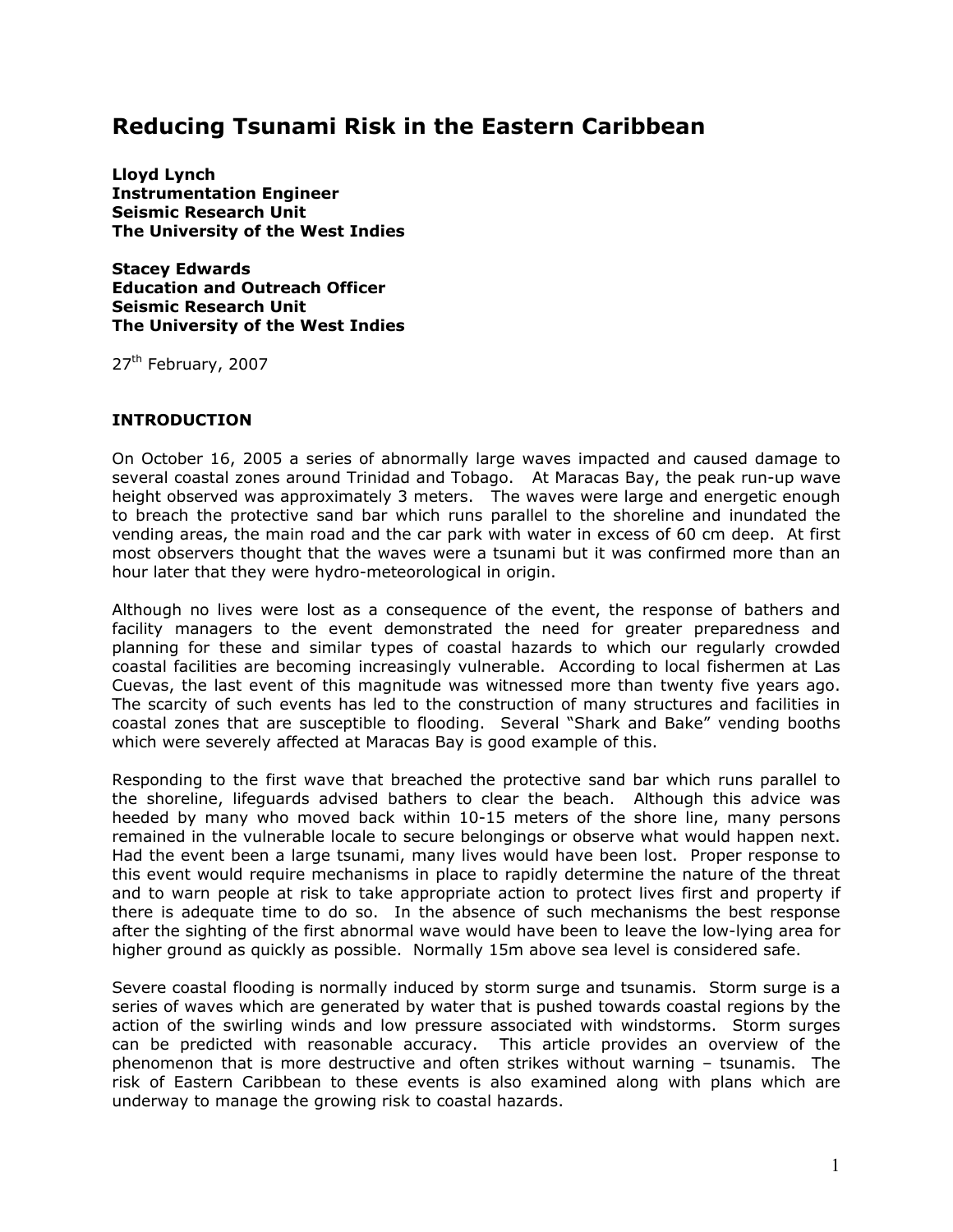#### **WHAT ARE TSUNAMIS**

A tsunami is a system of gravity waves formed by an impulsive vertical displacement of water column. In the process of the water level returning to equilibrium through a series of oscillations, waves radiate outward in all directions from the disturbance and can propagate across entire ocean basins if the event is spawned in the sea. Tsunamis are most commonly triggered by submarine earthquakes that involve the vertical displacement of a large area of the sea floor. Destructive tsunami may also be generated by submarine landslides, during coastal, island and submarine volcanic eruptions, by the collapse of ocean island volcanoes and – rarely by large asteroids impacting the surface of the ocean.

Tsunami waves are distinguished from ordinary ocean waves by their long wavelengths (distance between two peaks or troughs), often exceeding 100 kilometers in the deep ocean and by the long amount of time between the arrivals of these peaks, ranging from five minutes to an hour. The speed at which tsunamis travel is a function of the water depth. A tsunami can travel at speeds rivaling that of a commercial jet liner in the deep ocean but slows to 30 or 50 mph in the shallow water in coastal areas. Wavelength also decreases in shallower water but wave height increases so as to conserve energy. The destructive capacity therefore arises from the great energy they transport and the run-up heights of the waves that may be 30m or more for earthquake generate tsunami but much greater for rare ocean-island collapses or large impact events.

Persons caught in the path of tsunamis are at extreme risk from being crushed or struck by debris, or drowning. Children and the elderly are particularly at risk, as they often have less mobility, strength and endurance to evade or resist the onslaught. Unlike the direct seismic effects of an earthquake, there is usually some lead-time for predicting tsunami onset after receiving a seismic signal. The amount of time depends on the location of the tsunami source relative to a particular site of impact. This time window makes it possible to provide warnings and sometimes take evasive measures. Combined with the fact that a tsunami is a rare event, the primary mitigation measures have been to develop effective warning system and evacuation strategies.

### **TSUNAMI THREAT TO THE EASTERN CARIBBEAN**

During the relatively short 500-year period of West Indian history, tsunamis have inflicted a relatively small amount of losses (to life and property) compared to other hazards such as windstorms, earthquakes and volcanic activity. Severe windstorms, which occur every few years, have the greatest cumulative impact in the region. Destructive earthquakes and volcanic eruptions occur less frequently (every few tens of decades) but individual events tend to be more lethal and costly than windstorms. The impact of a large tsunami can be as lethal as earthquakes or an erupting volcano. Its mobility to traverse a wider area in shorter times than hurricanes, give it the potential to unleash destruction on regional and hemispherical scales, especially if a warning system is not in place. This was illustrated by the recent Sumatran event.

The chain of islands which are known as the Lesser Antilles lie in a setting where major structural changes are occurring in the earths crust. Some of the natural by-products of these structural changes are earthquakes, volcanism and landslides. As a consequence, all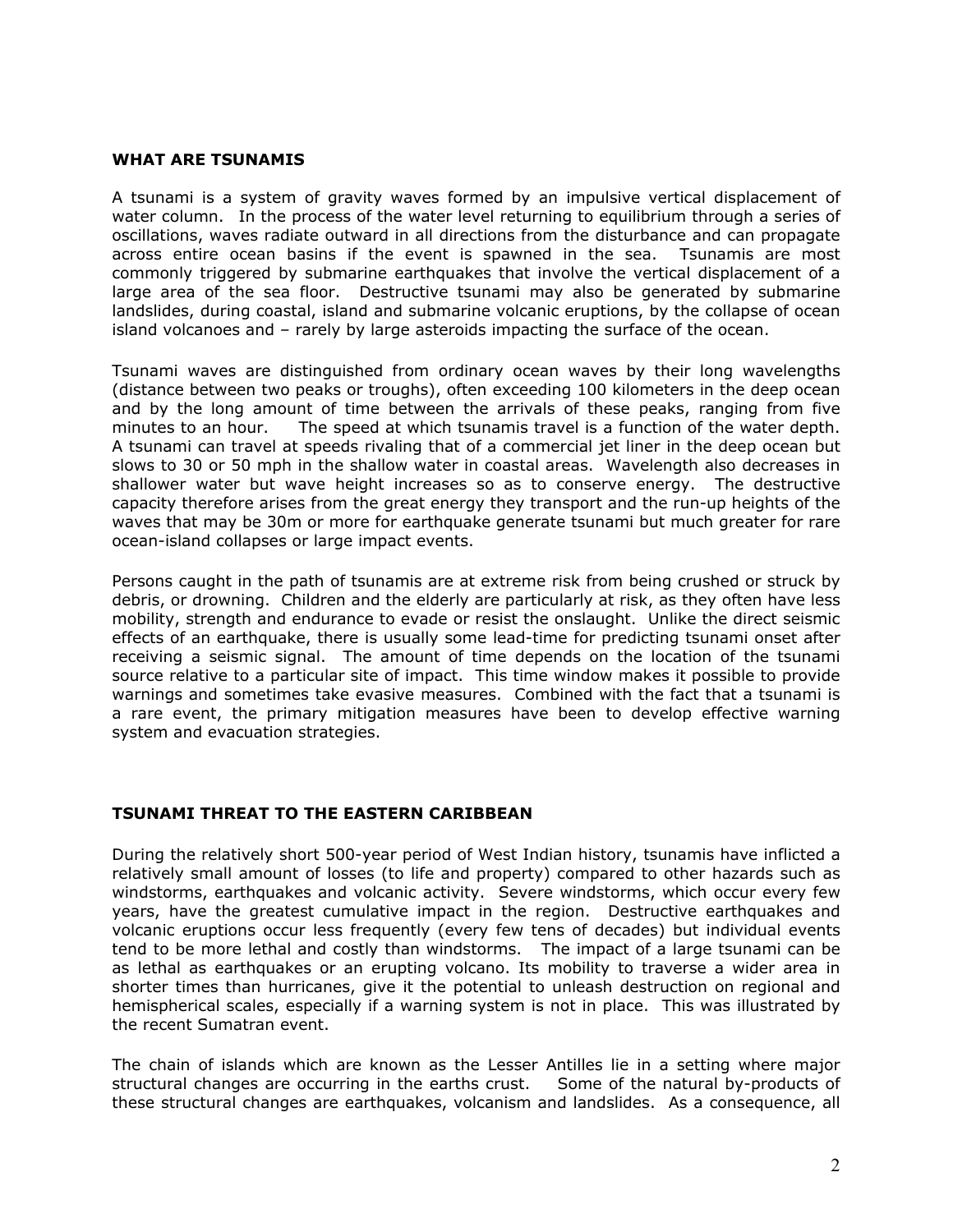known sources capable of generating tsunamis occur within striking distance of the Eastern Caribbean, and there are also distant sources across the Atlantic. In view of the fact that the islands are located in an active seismic province, the most likely tsunamis to affect the Eastern Caribbean are those which can be triggered by shallow earthquakes (<50km depth) which are greater than magnitude 6.5. These earthquakes must also cause significant vertical rupturing of the sea floor. Over 45 large and shallow events have occurred between Anegada Passage (near the Virgin Islands) and Trinidad since 1500 but only a few generated significant tsunamis.

Tsunamis induced by large volcanic eruptions at or below sea level also pose a threat to the Eastern Caribbean. A prime candidate for this is Kick-'em-Jenny volcano located 8 km north of Grenada. In the last 70 years, it has erupted more frequently than any other volcanoes in the region. At least two eruptions, in 1939 and 1965, generated small tsunamis that were witnessed on the north coast of Grenada. Detailed studies of the physical structure of Kick-'em-Jenny conducted in 2002-2004, has led to the conclusion that the volcano does not currently pose an immediate tsunami threat, but it is possible that future eruptions could change this situation. Given the proximity of most eastern Caribbean volcanoes to the coast and the styles of eruptions that feature pyroclastic flow, edifice collapse and debris avalanche, tsunami generation will be a certainty during future magmatic eruptions. The level of risk posed by such tsunamis will be directly related to factors such as the scale of the eruptions, the wave direction, the population density of the areas impacted and the effectiveness of risk reduction measures in place to deal with events.

Tsunamis spawned at distant sources pose a somewhat lower threat than those from local sources. The primary tele-tsunami sources are the Azores-Gibraltar fracture zone that produced the well documented Lisbon Earthquake and Tsunami 250 years ago and the La Palma Volcano in the Canary Islands. The Lisbon tsunami propagated across the Atlantic and emerged with wave heights of about 10-14 feet in Martinique and 3-6 feet in Barbados. Some flooding was also reported in the city of Santiago de Cuba. It is hypothesised that a massive collapse of the La Palma volcano could trigger devastating tsunami waves that could reach the eastern Caribbean and the east coast of the United States. This hypothetical worst case scenario is largely based upon speculative computer models of landslide motion and tsunami generation. Studies of actual landslide deposits in the Canary Islands reveals that in the last 200,000 years there have only been two major landslides and there is good evidence to show that the landslides actually break up and fall into the sea in several stages rather than in one mega-slide.

Perhaps the most problematic tsunami danger the region faces comes from the restricted class of tsunamis induced by submarine landslides just offshore an island, involving a huge volume of loose sediments. This realization not only makes the large waves harder to predict and detect, it also shortens the warning time coastal residents will have to protect themselves once an event is spawned. Recent studies have shown that such large landslides will occur in material susceptible to liquefaction, particularly during earthquakes. There is evidence to suggest that liquefaction induced landslips triggered tsunamis during earthquakes occurring in 1690 at Charlestown, Nevis and 1843 at English's Harbour, Antigua. In the Eastern Caribbean, land-slide induced tsunamis are most likely to happen in areas where the sea floor descends steeply, and when there has been a rapid input of new layers of sediments from volcanic activity and/or floods caused by torrential rainfall. Another possible trigger to submarine slumping is the shaking due to a strong earthquake. Tsunamis resulting from this mechanism can generate large waves but they tend to inundate only regions close to the source zone.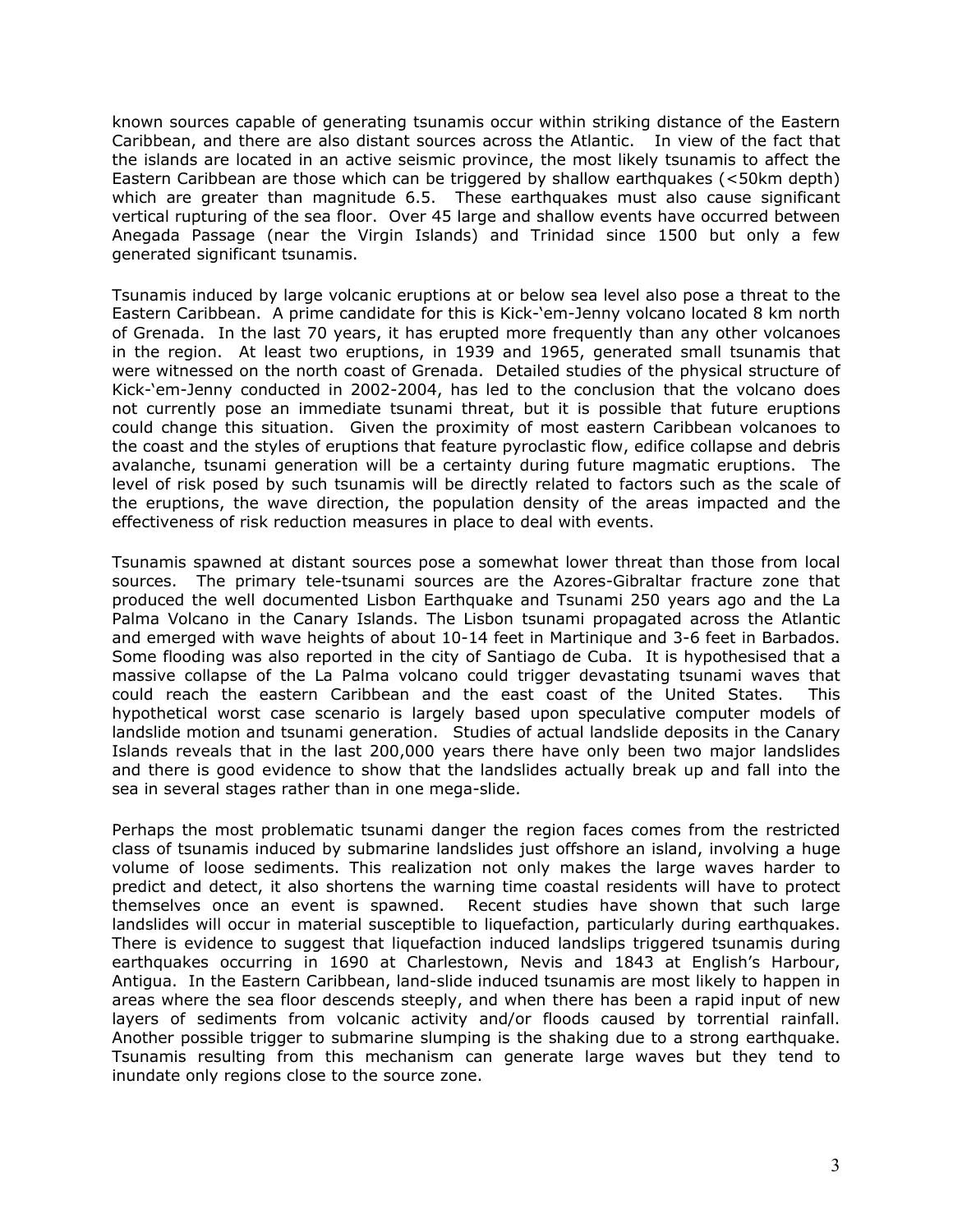Geophysical events which trigger large tsunamis in the Caribbean Sea and the Atlantic Ocean generally tend to have very long recurrence intervals. From the historical record we can infer that potentially destructive tsunamis occur at an average rate of about 1-2 per century in the waters of the insular Caribbean. The hazard is not uniformly distributed throughout the Caribbean. The North-eastern Caribbean region near Puerto Rico and Hispaniola is more susceptible to tsunamis. The average rate of occurrence in this region has approached 1 every 50 years in the last 200 years. In other sub-regions such as the southern Caribbean there are no historical records of destructive tsunami impacts. The true tsunami history of the region rests not in the post Columbus records but rather in the geological record. As in most regions of the world, tsunami science in the Caribbean is limited by knowledge of geological sources and by the bathymetric details of where the waves impact.

A major impediment to the understanding of earthquake producing zones is the lack of accuracy and details – mainly caused by lack of high quality regional and local data with which source parameters and hazardous crustal structures may be characterized. The Eastern Caribbean islands lie in the vicinity of an Ocean-to-Ocean plate collision environment, i.e. both Caribbean and North American plates lie at the bottom of the Caribbean Sea and Atlantic Ocean respectively. The large intervening area of water between the islands and the presence of ocean/sea on both sides of the island arc contributes largely to the relatively poor understanding of sources. While ground and marine observations may help to identify hazardous structures, inaccessibility due to water prohibits direct measurements of the movements of tectonic units. Such measurements can reveal much more details of hazard potential. The availability Global Positioning Systems technology promises to improve ongoing investigations by complementing current seismological tools. Detailed high-resolution elevation (both bathymetry and topography) is needed to identify faults and landslides, to model tsunami propagation and run-up and to assess coastal hazards. In the Caribbean near-coast elevation is not readily available for all islands but the technology is available to fill the gaps once they are identified and financing is provided.

While the frequency of lethal impacts in the Eastern Caribbean is relatively low, the social and economic impact of an event like the 1755 earthquake is nowadays greatly amplified by the existent and growing urban concentration near coastal areas. This increasing risk to tsunamis warranted the implementation of a program to manage risk akin to those for the other natural hazards but factors such as inadequate appreciation of the nature of the risk, lack of political will and scarcity of resources inhibited such undertakings.

### **TSUNAMI WARNING SYSTEMS**

A Tsunami Warning System (TWS) provides the mechanism to detect potentially devastating events and communicate advanced warning of the impending threat to vulnerable communities. To be most effective, however, a comprehensive study of the hazard sources and risk assessment of the threatened regions is necessary. Where data is scarce, vulnerability assessment may be aided with realistic scenario modeling. This allows some level of emergency and mitigation plans to be put in place. A TWS should also be implemented with a combination of other risk reduction measures such as a sustained education and preparedness program aimed at empowering those at risk to take the appropriate response whenever the warnings are issued or whenever the event is accompanied by cues that could its approach. While these measures by themselves can yield effective results for distant tsunamis which inundate vulnerable shores hours after generation, there are situations where the source of the tsunami is local, i.e. less than 15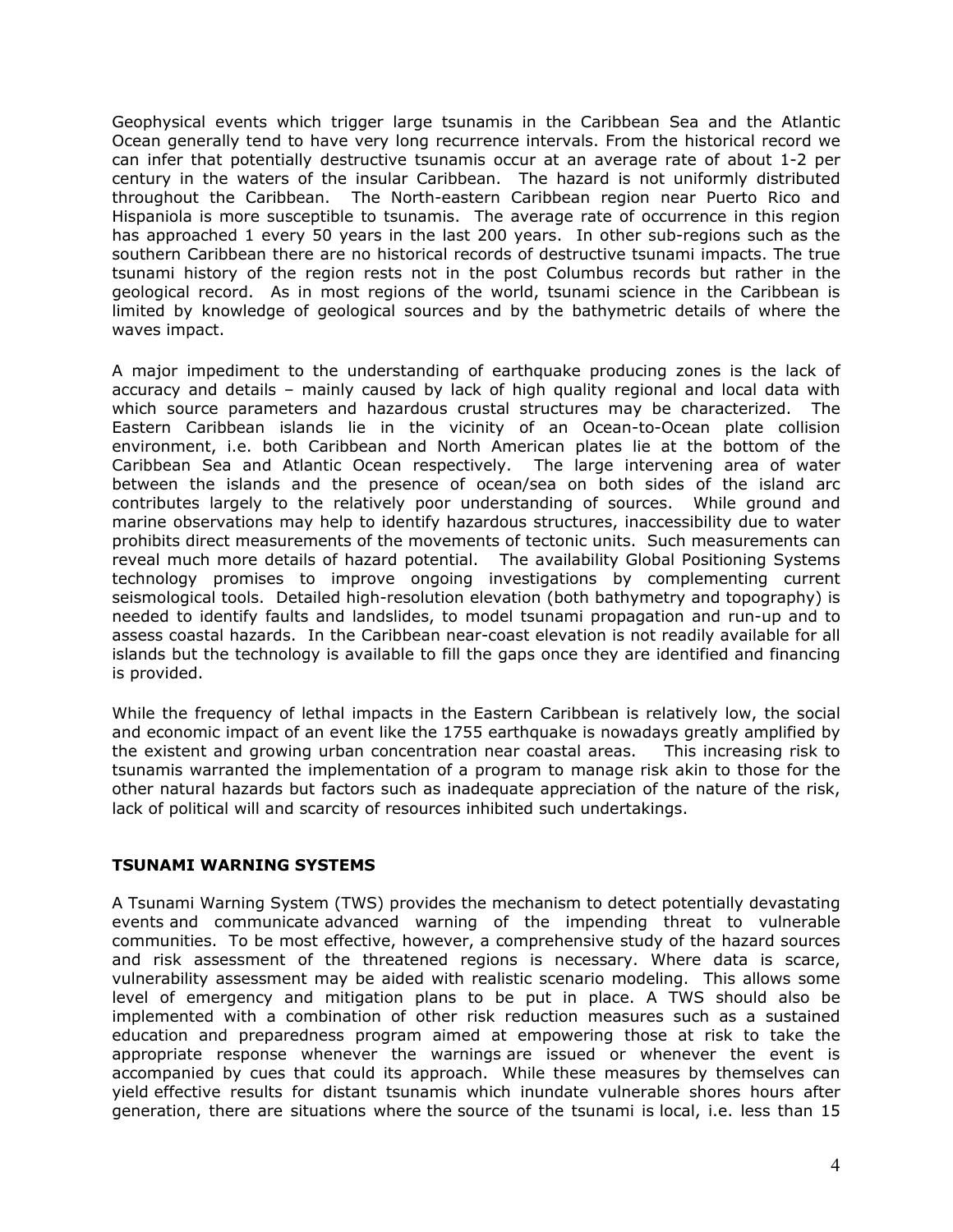minutes away. For these events, additional mitigation measures such as public policy actions and regulations can also reduce the vulnerability.

Tsunami Warning Systems rely on seismic data and earthquake analysis for the rapid initial warning, and on data from a sea level monitoring network for confirming and evaluating the tsunami and for continuing, upgrading, or canceling the warning. Both data streams must be available to the warning centre in real-time. The warning systems also rely upon a variety of communication methods to receive seismic and sea level data and to issue messages to disaster emergency managers and communities immediately under threat. Due to the extent of the area that the phenomenon can affect, Tsunami Warning Systems are expensive to establish and difficult to sustain. They require high levels of coordination and commitment to function effectively. Close collaboration among institutions and organizations of several countries is needed for rapid exchange of data and warnings and to maintain the seismic and ocean observing systems. An initial goal in establishing a TWS is therefore to make use of resources from existing regional monitoring institutions and disaster management agencies in a synergistic manner so as to attain cost-efficiency at all levels of design and operation.

### **TSUNAMI RISK REDUCTION**

The Sumatran catastrophe served a strong notice that any populated coastline in a tectonically active zone is at risk, no matter how remote the odds. Highly populated settlements in low elevation coastal areas are particularly vulnerable to high death tolls. Many regional governments, decision makers and disaster functionaries have signaled that the current level of risk exposure in the Caribbean is unacceptable and have requested that appropriate action be taken to address this state of affairs.

After reviewing the exposure of the Caribbean through a process of consultations between experts and various stakeholders, a multi-national multi-agency initiative has been launched establish a program for reducing the risk to various coastal hazards in the Caribbean and adjacent regions. It involves most regional institutions and agencies that are already engaged in the monitoring and study of coastal and other natural hazards as well as several disaster management organizations. Initially, priority will be given to the development of a Tsunami Warning System (TWS) and support programs to empower threatened communities to respond correctly to alerts and warnings. A key player in this effort will be the Caribbean sub-commission of the Intergovernmental Oceanic Commission (IOCARIBE). The Intergovernmental Oceanic Commission (IOC) played key roles in the establishment of the Pacific Tsunami Warning System in 1964 and the recently created system for the Indian Ocean. This organization will facilitate the planning and coordination required to augment the regional disaster management framework for tsunamis and to build tsunami ready communities. The United States Government has also responded by making a commitment to extend the Global Seismic Network by installing nine new stations in the Caribbean region, including three in the eastern Caribbean. Another component of the US Government's contribution will be the installation of five state-of-the-art sea-level sensing devices in deep waters on both sides of the island chain. Each station in both seismic and sea-level monitoring networks will be linked by satellite telemetry and will provide real-time data to US and Caribbean based warning centers. These new networks will play a pivotal role in the initial shaping the regional tsunami warning system that will ultimately incorporate and leverage the resources of existing networks.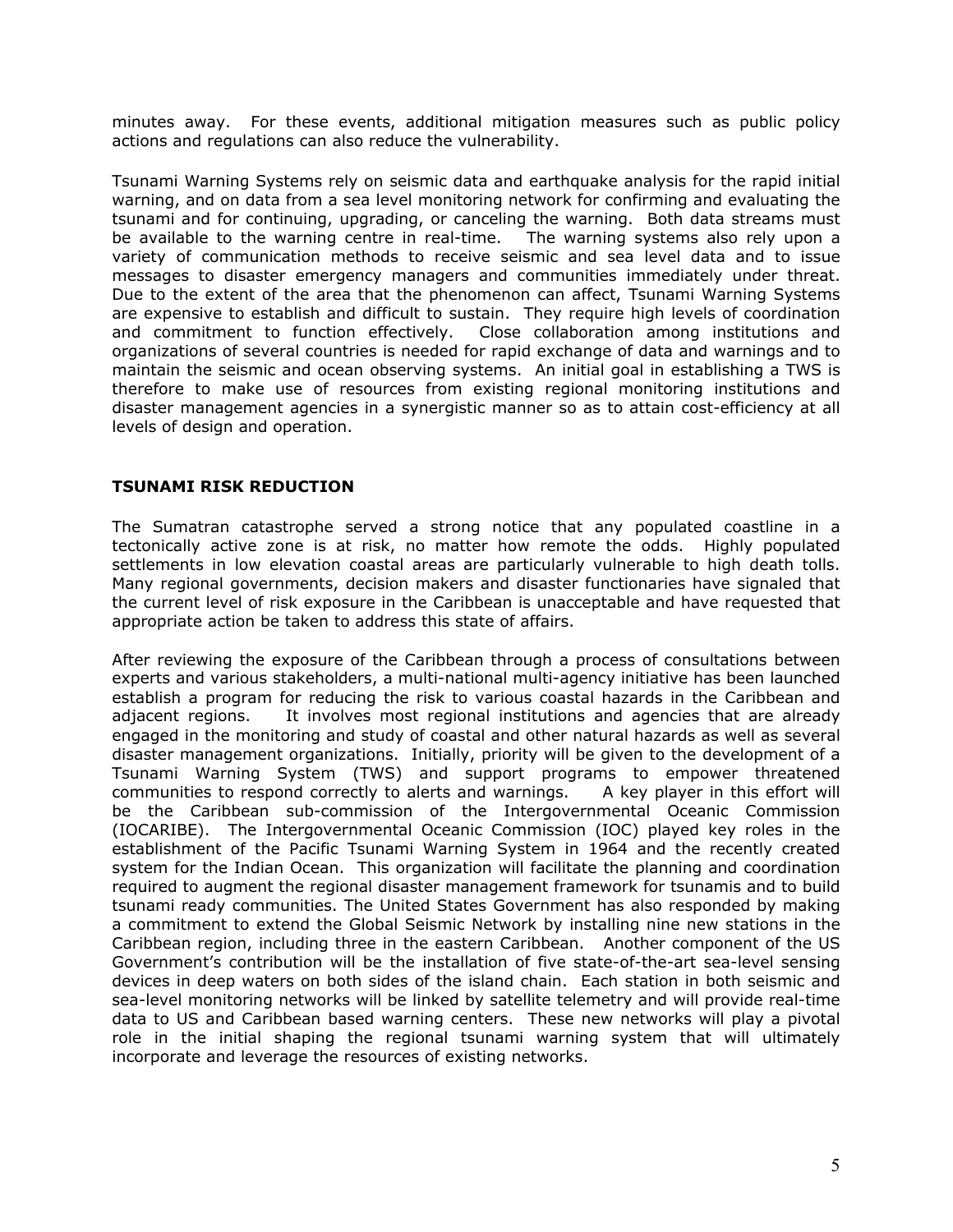### **REGIONAL WORKSHOP TO PLAN FOR SEISMIC COMPONENT OF TWS**

Senior Technical Representatives from various Seismic Networks around the Caribbean Basin attended a workshop at the University of the West Indies, St. Augustine on April 4-6, 2006 to initiate plans for establishing an early warning system for Tsunami and Coastal Hazards for the Caribbean and adjacent seas. The workshop was hosted by the Seismic Research Unit of the UWI. It was one of the first of several activities pertaining to larger regional initiative to reduce the risk to coastal hazards such as the one described above.

The IOC of UNESCO, during the course of several international and regional meetings received a clear mandate from the international community to coordinate the establishment of Tsunami Warning Systems in such regions at risk throughout the world. After completing majority of the tasks needed to establish the tsunami warning system in the Indian Ocean, the IOC held an International Conference for the Development of a Tsunami and Coastal Hazards Warning System (TCHWS) for the Caribbean Sea and Adjacent Regions.

At this meeting, which was held in Mexico City on June 1-3, 2005, participants were given technical appraisals of the tsunami warning and mitigation programs that exist at national, regional and global levels. A broad work plan was drafted for the development of the Caribbean TCHWS and it was recommended that an "Intergovernmental Coordination Group" (ICG) be established to take the plan forward. The Terms of Reference for the Group were also drafted. The Meeting adopted a communiqué that provided guidance to all partners regarding the required actions that will lead towards the establishment of a Tsunami and Coastal Hazards Warning System for the Caribbean Sea and Adjacent Regions.

The St. Augustine Workshop was one of several activities recommended at the first session of the Intergovernmental Coordination Group for the Tsunami and Coastal Hazards Warning System for the Caribbean Sea and Adjacent Regions, held in Barbados in January, 2006. At the IGC meeting a workgroup for Monitoring, Detection Systems and Warning Guidance was assembled to advance plans related to these subject areas and its members comprise individuals from various institutions that monitor meteorological, hydrological and geologic hazards throughout the region. The workgroup recognized the need to strengthen and expand the integration of seismic data into the emerging Tsunami Warning System. It was proposed that the most feasible way to facilitate this was to convene a meeting where technically competent managers from the well established seismic networks around the region could:

- 1. Develop consensus on the establishment of the Caribbean Tsunami Warning Center
- 2. Develop consensus on Data Formats and exchange protocols for seismic data
- 3. Discuss technical issues regarding network configurations and communications
- 4. Develop a proposal for the establishment of a robust and sustainable regional telecommunications network for data transmission.
- 5. Identify training requirement so that a program may be developed to meet the needs
- 6. Develop sustainability plan for the Tsunami Warning System

Twelve seismological institutions from Puerto Rico, the Eastern Caribbean (English and French) Venezuela, Panama, Nicaragua, Costa Rica, Dominican Republic, Jamaica and the USA were represented at the Trinidad workshop. In an effort to ascertain the current capabilities of seismic networks in the Caribbean region each delegate gave a presentation on the current status of their network and outlined future plans that were in the making to improve such networks to address the threat from tsunamigenic events. Delegates from